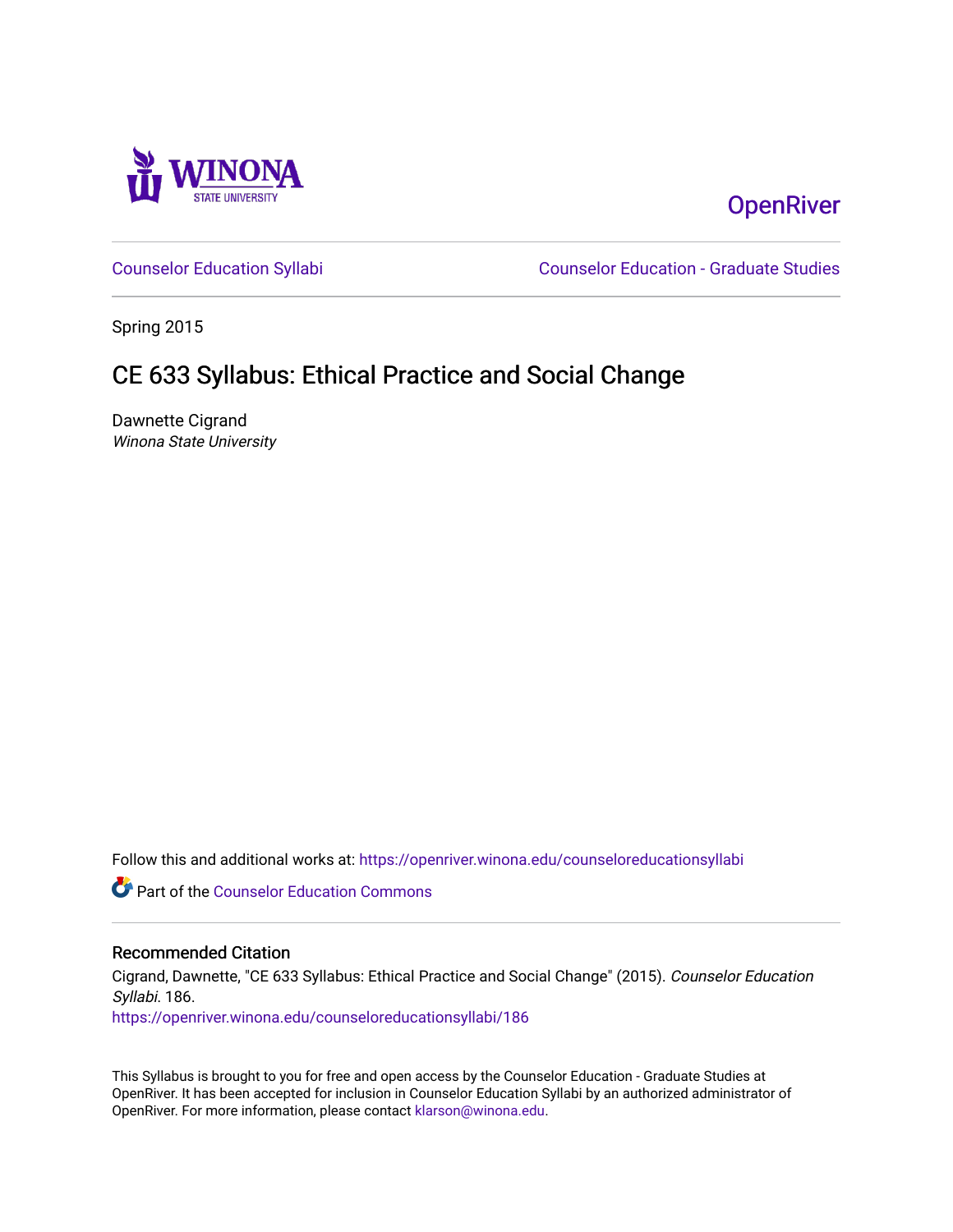## **Winona State University Department of Counselor Education CE633: Ethical Practice and Social Change Spring 2015**

**Assistant Professor: Dawnette Cigrand, PhD, PSC Office Location:115 Gildemeister Hall, Winona campus Phone: (507) 457-5336 E-mail: [dcigrand@winona.edu](mailto:dcigrand@winona.edu) Office Hours: Tuesdays and Wednesdays, 11AM-4PM ; or by appointment**

**Course Location: Integrated Wellness Complex 145 Course Dates: Tuesdays, 1/12/2015 -5/1/2015 Times, Delivery: 5:00pm -8:00pm, Face-to-Face**

## **Course Description:**

This course introduces students to the legal, professional and ethical issues that affect the practice of counseling and psychotherapy and the methods and ethical basis for counselors to be agents of social change. Students will become familiar with mental health law and the ethical codes that cover the counseling profession. A model for ethical decision making will be presented. Also, students will be presented with models for social change in their function as leaders, change agents, collaborators, and risk takers. Providing outreach and advocacy services in the school and community settings, students will expand their role as counselors to include the social contexts of culture, the dynamics of power at work in any system, and the political processes essential for change. Grade only.

## **Required Texts and/or Materials:**

- Cottone, R.R. & Tarvydas, V.M. (2007). *Counseling ethics and decision making, 3rd edition.* Upper Saddle River, NJ: Pearson Education, Inc.
- Herlihy, B. & Corey, G. (2015). *ACA Ethical Standards Casebook, 7th edition.* Alexandria, VA: American Counseling Association.
- Washington, D. B. & Demask, M. (2008). *Legal and Ethical Issues for Addiction Professionals.* Center City, MN: Hazelden.

## **Other Readings As Assigned:**

Other required readings (including course materials such as the course syllabus) can be found under Content on the D2L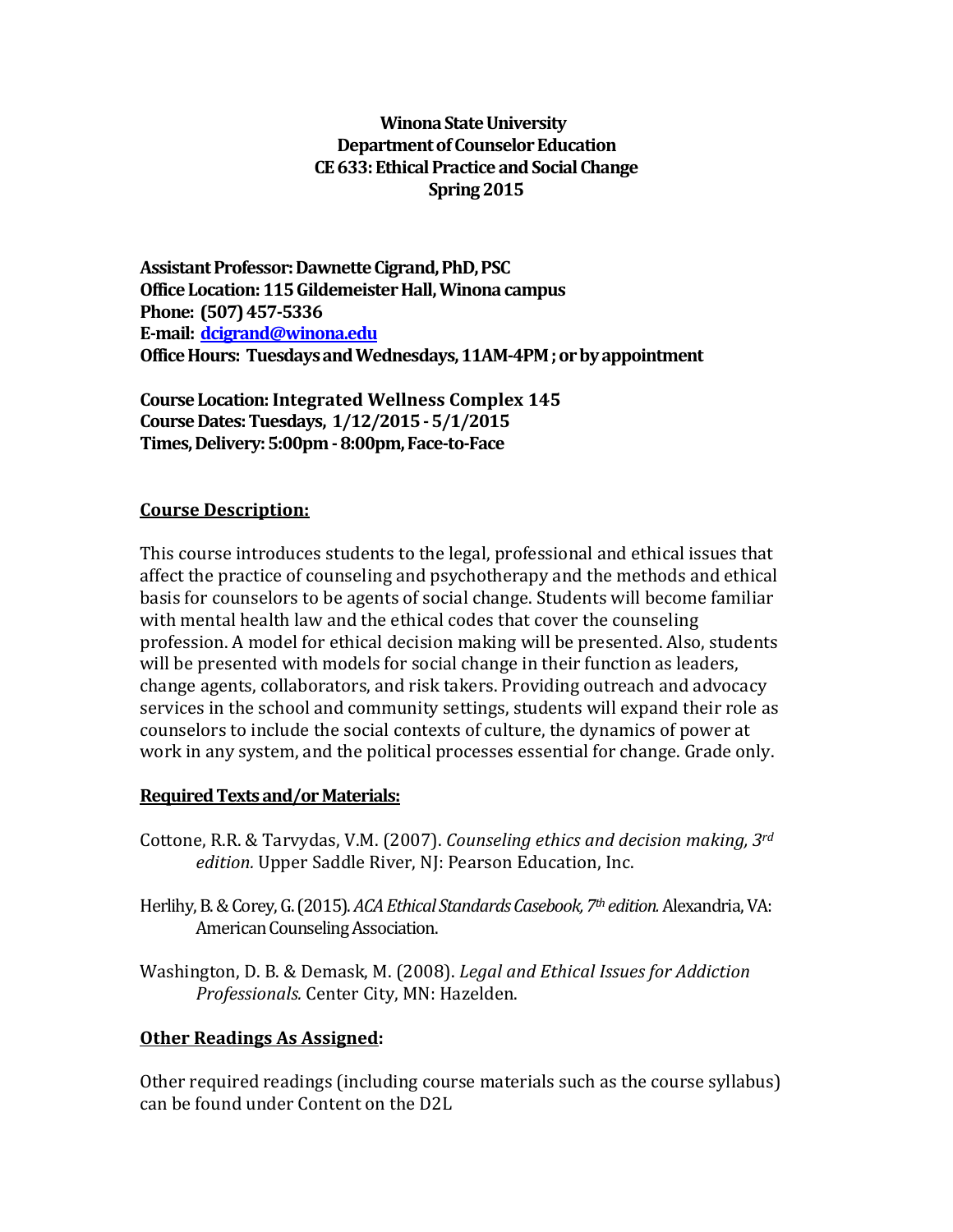website: [HTTPS://winona.ims.mnscu.edu/index.asp.](https://winona.ims.mnscu.edu/index.asp) You can access D2L with your ID and password. If you have not set up your ID or password, or have forgotten it, please contact Information Technology at [http://www.winona.edu/it/.](http://www.winona.edu/it/)

# **Course Objectives:**

# **This course will provide the essential knowledge and experiences necessary for students to:**

1. Recognize ethical issues in their personal and professional lives.

2. Reason about ethical issues, and explain and utilize a model of ethical decision making.

3. Conceptualize social and moral responsibilities and use ego strength to take action.

4. Develop greater ability to identify multiple viewpoints and courses of action in the ethical decision making process.

5. Develop knowledge and understanding about the role, function, and core standards of the major codes of ethics applicable to professional counseling practices.

6. Articulate the major laws that currently apply to counseling practice.

7. Apply legal precedent and ethical codes and principles to case studies.

8. Grow in understanding of social justice issues, and their relationship to ethics and the professional identity of counselors.

9. Explore ethical issues across cultures, and their implications for multicultural competent practice.

10. Establish a plan of support for their own use when they are confronted with ethical or legal issues in the field.

# **Council for Accreditation of Counseling and Related Educational Programs (CACREP) Related Standards:**

# **MENTAL HEALTH COUNSELING:**

*Counseling, Prevention and Intervention, Knowledge*

1. Describes the principles of mental health, including prevention, intervention, consultation, education, and advocacy, as well as the operation of programs and networks that promote mental health in a multicultural society.

8. Recognizes the importance of family, social networks, and community systems in the treatment of mental and emotional disorders.

9. Demonstrates the ability to recognize his or her own limitations as a clinical mental health counselor and to seek supervision or refer clients when appropriate. Skills

2. Applies multicultural competencies to clinical mental health counseling involving case conceptualization, diagnosis, treatment, referral, and prevention of mental and emotional disorders.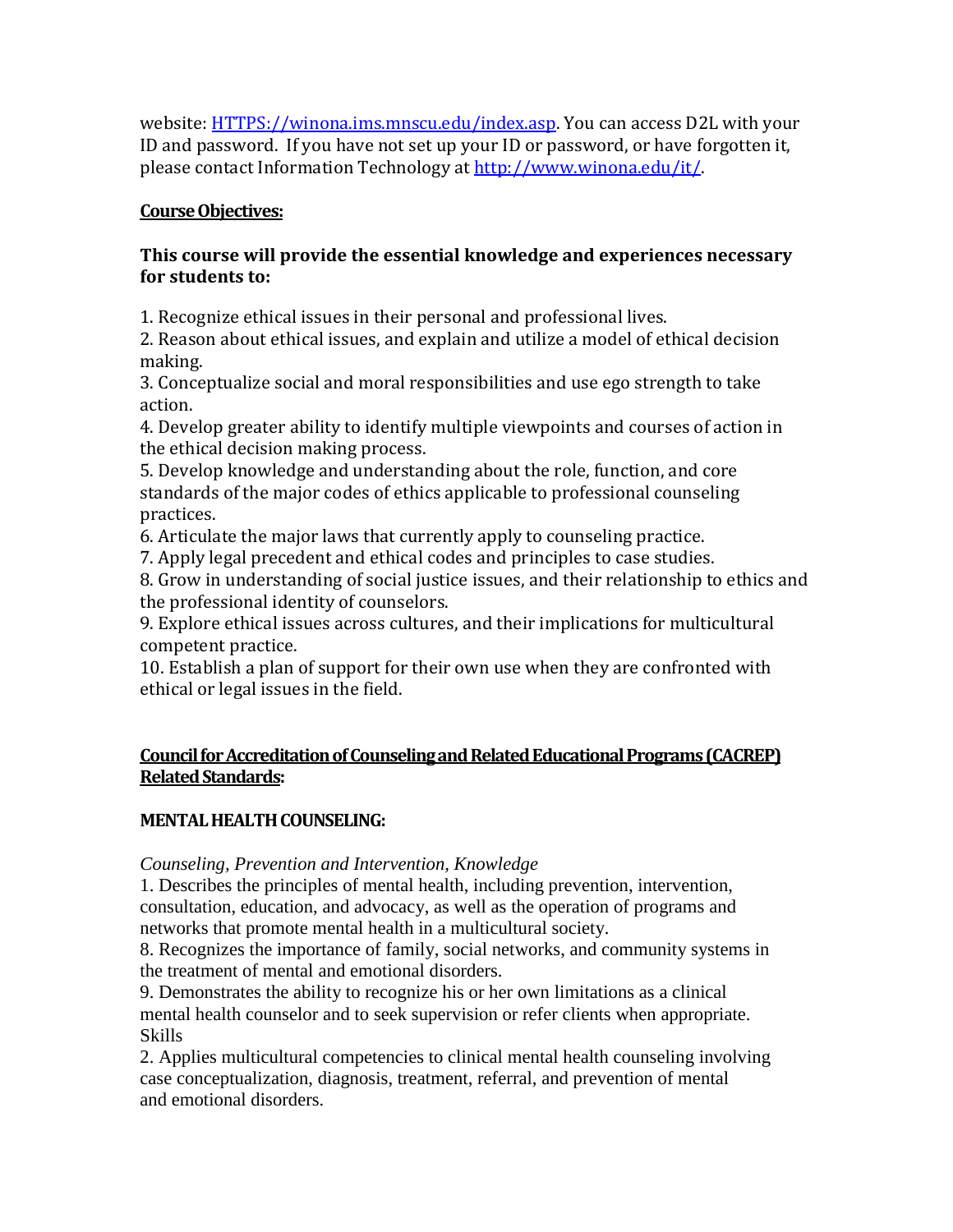3. Promotes optimal human development, wellness, and mental health through prevention, education, and advocacy activities.

## *Diversity And Advocacy, Knowledge*

1. Understands how living in a multicultural society affects clients who are seeking clinical mental health counseling services.

2. Understands the effects of racism, discrimination, sexism, power, privilege, and oppression on one's own life and career and those of the client.

3. Understands current literature that outlines theories, approaches, strategies, and techniques shown to be effective when working with specific populations of clients with mental and emotional disorders.

4. Understands effective strategies to support client advocacy and influence public policy and government relations on local, state, and national levels to enhance equity, increase funding, and promote programs that affect the practice of clinical mental health counseling.

5. Understands the implications of concepts such as internalized oppression and institutional racism, as well as the historical and current political climate regarding immigration, poverty, and welfare.

6. Knows public policies on the local, state, and national levels that affect the quality and accessibility of mental health services.

F. Skills and Practices

1. Maintains information regarding community resources to make appropriate referrals.

2. Advocates for policies, programs, and services that are equitable and responsive to the unique needs of clients.

3. Demonstrates the ability to modify counseling systems, theories, techniques, and interventions to make them culturally appropriate for diverse populations.

# **SCHOOL COUNSELING:**

# *Foundations, Knowledge*

1. Knows history, philosophy, and trends in school counseling and educational systems.

2. Understands ethical and legal considerations specifically related to the practice of school counseling.

3. Knows roles, functions, settings, and professional identity of the school counselor in relation to the roles of other professional and support personnel in the school.

4. Knows professional organizations, preparation standards, and credentials that are relevant to the practice of school counseling.

# *Foundations, Skills and Practices*

1. Demonstrates the ability to apply and adhere to ethical and legal standards in school counseling.

2. Demonstrates the ability to articulate, model, and advocate for an appropriate school counselor identity and program.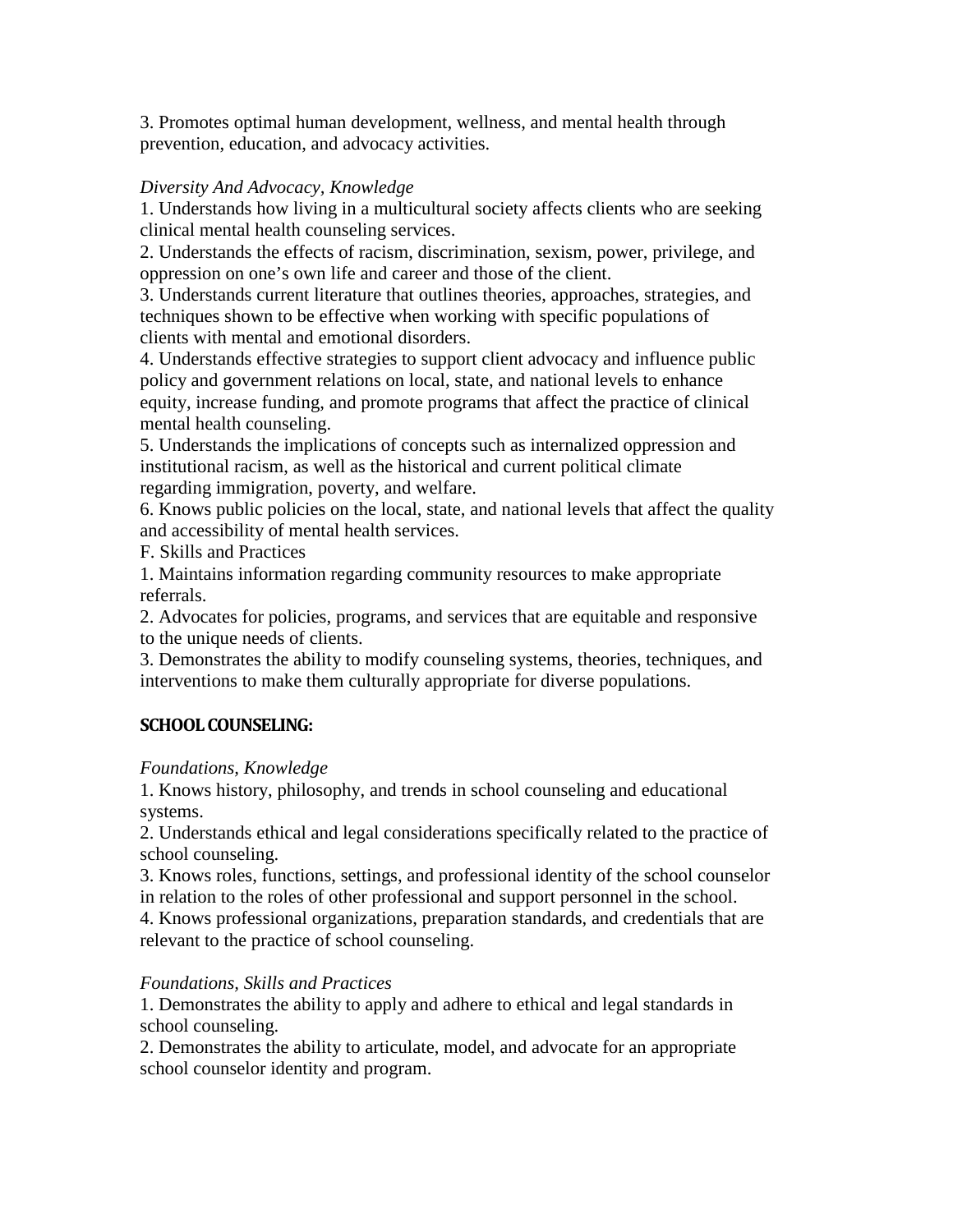#### *Counseling, Prevention, And Intervention, Skills and Practices*

5. Demonstrates the ability to recognize his or her limitations as a school counselor and to seek supervision or refer clients when appropriate.

#### *Diversity And Advocacy, Knowledge*

1. Understands the cultural, ethical, economic, legal, and political issues surrounding diversity, equity, and excellence in terms of student learning.

2. Identifies community, environmental, and institutional opportunities that enhance—as well as barriers that impede—the academic, career, and personal/social development of students.

3. Understands the ways in which educational policies, programs, and practices can be developed, adapted, and modified to be culturally congruent with the needs of students and their families.

4. Understands multicultural counseling issues, as well as the impact of ability levels, stereotyping, family, socioeconomic status, gender, and sexual identity, and their effects on student achievement.

#### *Diversity And Advocacy, Skills And Practices*

1. Demonstrates multicultural competencies in relation to diversity, equity, and opportunity in student learning and development.

2. Advocates for the learning and academic experiences necessary to promote the academic, career, and personal/social development of students.

3. Advocates for school policies, programs, and services that enhance a positive school climate and are equitable and responsive to multicultural student populations.

4. Engages parents, guardians, and families to promote the academic, career, and personal/social development of students.

## *Assessment, Skills and Practices*

3. Analyzes assessment information in a manner that produces valid inferences when evaluating the needs of individual students and assessing the effectiveness of educational programs.

4. Makes appropriate referrals to school and/or community resources.

## *Collaboration And Consultation, Knowledge*

1. Understands the ways in which student development, well-being, and learning are enhanced by family-school-community collaboration.

2. Knows strategies to promote, develop, and enhance effective teamwork within the school and the larger community.

3. Knows how to build effective working teams of school staff, parents, and community members to promote the academic, career, and personal/social development of students.

4. Understands systems theories, models, and processes of consultation in school system settings.

5. Knows strategies and methods for working with parents, guardians, families, and communities to empower them to act on behalf of their children.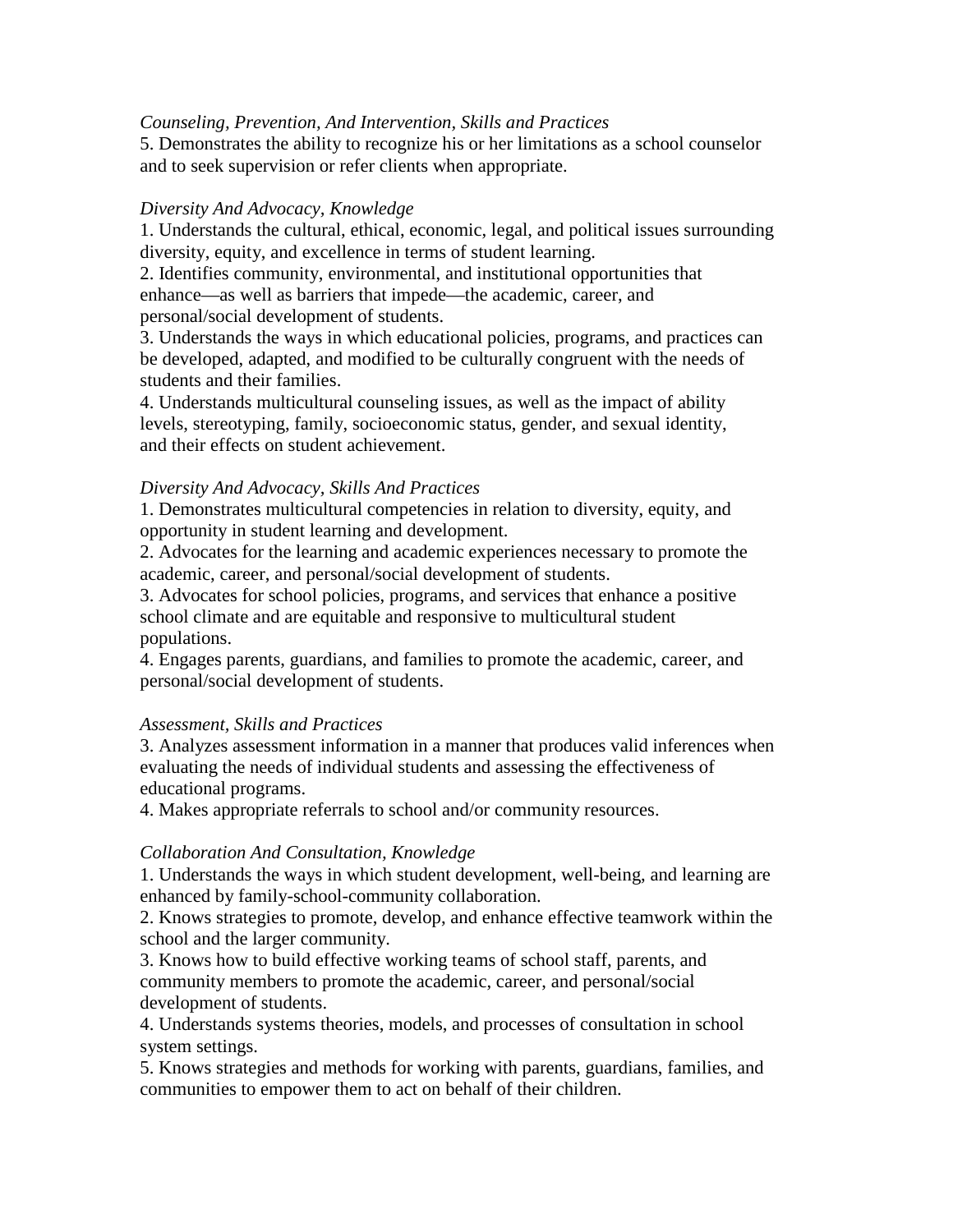## **Course Expectations and Requirements:**

#### *Professional Dispositions*

Professional dispositions include open-mindedness, respectful interactions, responsibility and respect among others. Professionalism is an expectation of this program. The following dispositional expectations will help you embody professionalism:

1) Be prepared for class by reading the assigned material is part of your professional preparation. This work prepares you by providing you with the knowledge you need to confidently face concerns typical in the counseling field, and strengthens your stamina for the workload required of effective counselors.

2) Work out conflicts, disagreements or issues in a respectful, solution-focused way. Professional conduct is a requirement in the counseling field, and therefore, it is expected in this course.

3) Turn assignments in on time.

4) Communicate with the instructor if you are having difficulty with any aspect of this course, including meeting the aforementioned expectations. Sometimes, alternate arrangements can be worked out regarding assignment due dates. *This is for emergency situations only.* 

*5)* Attendance is expected. If you make a professional decision to miss class for any reason, please call or email the instructor as soon as possible.

#### *Inclement Weather Policy*

Inclement weather may interfere with class. Always use your best judgment when determining if it is safe for you to travel. The instructor will notify students of cancellation by 2pm the day of class. Notifications will be made via D2L announcements, the WSU homepage, and email.

6) Participate actively in class discussions and activities. Effective class participation includes respectful, and non-dominating involvement in class discussions, showing initiative and investment in classroom activities, coming to each class prepared to ask questions and share ideas, and engaging in reflective discussion of course readings.

## *Assignments – See Course Schedule for due dates*

1. **Ethical Development Journal** – Reflective processing is a critical core skill in ethical decision-making. Therefore, you will write an entry in your journal two times per week of the semester about ethical issues. Entries can be about the course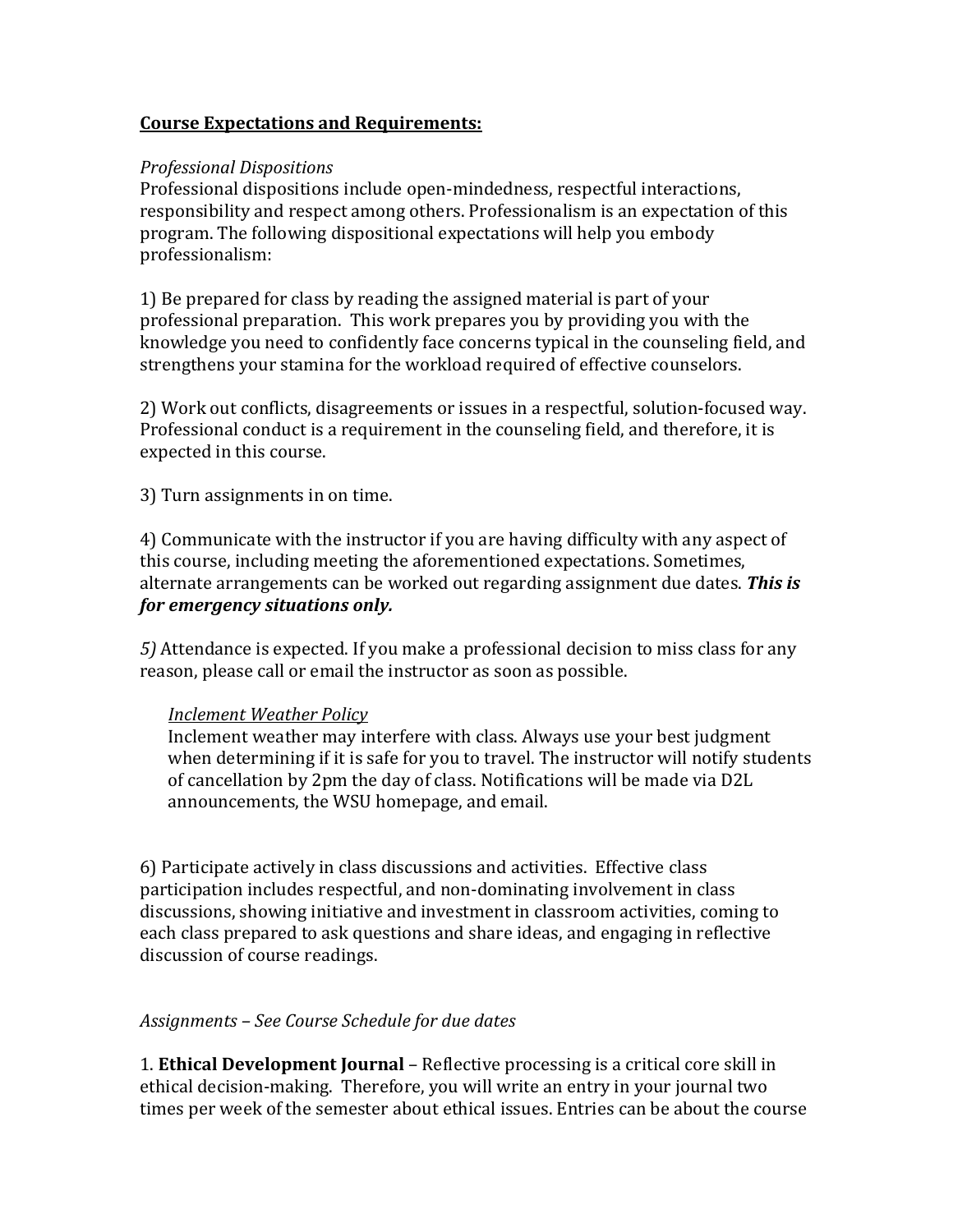readings, issues you experience on the news or in your every day life, class discussions, or thoughts you want to explore about your own ethical development. Please integrate terms and concepts from course readings and class meetings. *Entries should not, however, be a regurgitation of the readings in the book.* The Ethical Development Journal is designed to encourage you to write about the ethical issues you encounter daily in your life and professional work, and then *discuss how you think and feel about them*. In other words, ask yourself throughout the journal: What is going on in this world? How do I relate to it? What do I want to do about it? (Think of it as an integration of material you are learning, and your fresh responses to the world around you because of it.) Write well, but polished (edited/proofread) entries are not expected. The instructor will read the entries and provide supportive feedback, and will occasionally respond with Socratic questioning to help you develop your thinking about an issue. Please keep a separate notebook for this assignment. You will hand in your notebook twice this semester in class (see course schedule: Journal Check 1 and 2).

2. **Case Study Presentation and Reflection**– You will be assigned an ethical case study selected by the instructor. You will be responsible for presenting the case, leading class discussion on the case, and then providing the class with your analysis of the case using Tarvydas' Integrative Decision-Making Model of Ethical Behavior. This activity is expected **to take 45 minutes of class time**.

*Note: Class members who are not presenting on the case should come prepared to discuss and critically examine the case! Remember, you will be the leader some day, and will want the discussion support of classmates when it is your turn.*

After the presentation, you will submit an analysis of the case in paper form to the instructor along with a two-page reflection on what you learned based on critiques from your class members and your instructor. This is due one week after your presentation.

3. **Multicultural Exploration Assignment** – You will need to select, read, and report on a **book** that challenges you to think about your own cultural assumptions and how they affect your ethical and moral decision-making. (A list of potential books is provided for you on D2L.) You may select another book by discussing it with me for approval. This book should be read completely by the end of the semester and reactions to it processed in the assigned paper. This paper should be 10-12 pages in length, and should include three parts: 1) a summary of the book (2- 3 pages); 2) a brief (3-4 page) literature review of the culture or issue you read about, including common practices and beliefs of the culture, and social, moral, and ethical issues facing this culture; and 3) your reactions to this book, which should incorporate what you learned about this culture; and what you learned about yourself and the implications for you as a counselor in multicultural competent, ethical practice.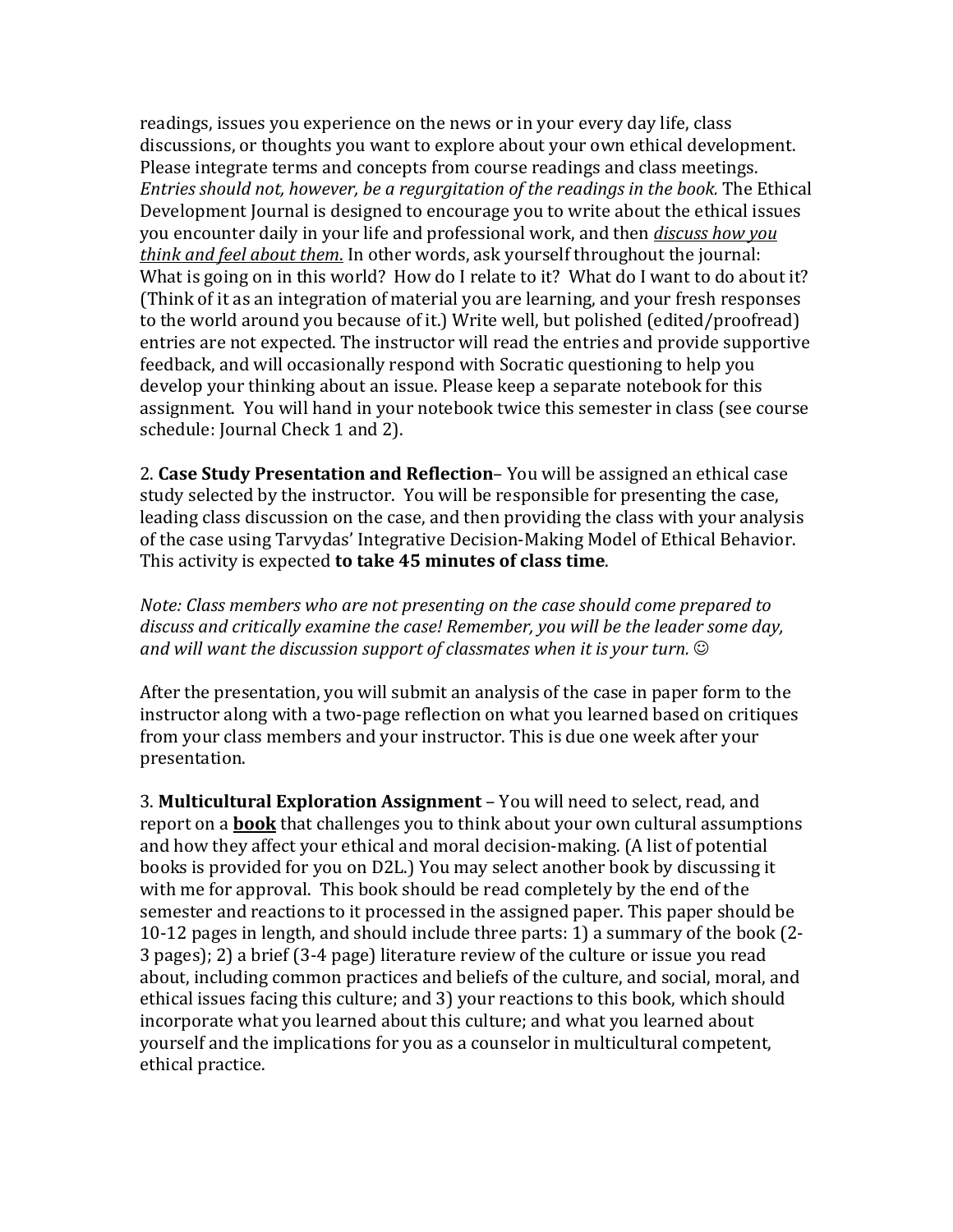NOTE: You will also be asked to briefly and informally discuss the book with the class at the end of the semester. No presentation materials are needed for this brief discussion.

4. **Midterm and Final Exams** – Exams consisting of multiple choice, short answer, and essay items will be given related to the textbook and other assigned readings at the middle and end of the course. You will have three hours to complete each exam online. *See course schedule for testing dates.* 

# **Grading:**

All assignments/tests are graded on a percentage system, with a perfect score being 100%. Then, each assignment/test is weighted to determine your Final grade. The percentage system is below:

*Percentage System*  $A = 90\%$  to  $100\%$  $B = 80\%$  to 89%  $C = 70\%$  to 79%  $D = 69\%$  and below

*Weighted Course Requirements*

| Journal                                       | 15%  |
|-----------------------------------------------|------|
| <b>Case Study Presentation and Reflection</b> | 15%  |
| Midterm Exam                                  | 20%  |
| <b>MC Exploration Assignment</b>              | 30%  |
| Final Exam                                    | 20%  |
| <b>TOTAL</b>                                  | 100% |

*Please see me if you have any questions about the course.*

# **University Expectations and Resources:**

Academic Integrity:The collegiate policy on plagiarism and cheating is outlined in the Student Handbook. It is your responsibility to be aware of this policy. You can also find it online at[: http://www.winona.edu/sld/academicintegrity.asp.](http://www.winona.edu/sld/academicintegrity.asp)

Accommodations: According to Section 504 of the Rehabilitation Act of 1973, students with disabilities have the right to receive necessary reasonable accommodations and support services to allow equal access at Winona State University. If you have a disability that requires accommodations, you are eligible for support through access services, found at [http://www.winona.edu/accessservices/gettingstarted.asp.](http://www.winona.edu/accessservices/gettingstarted.asp)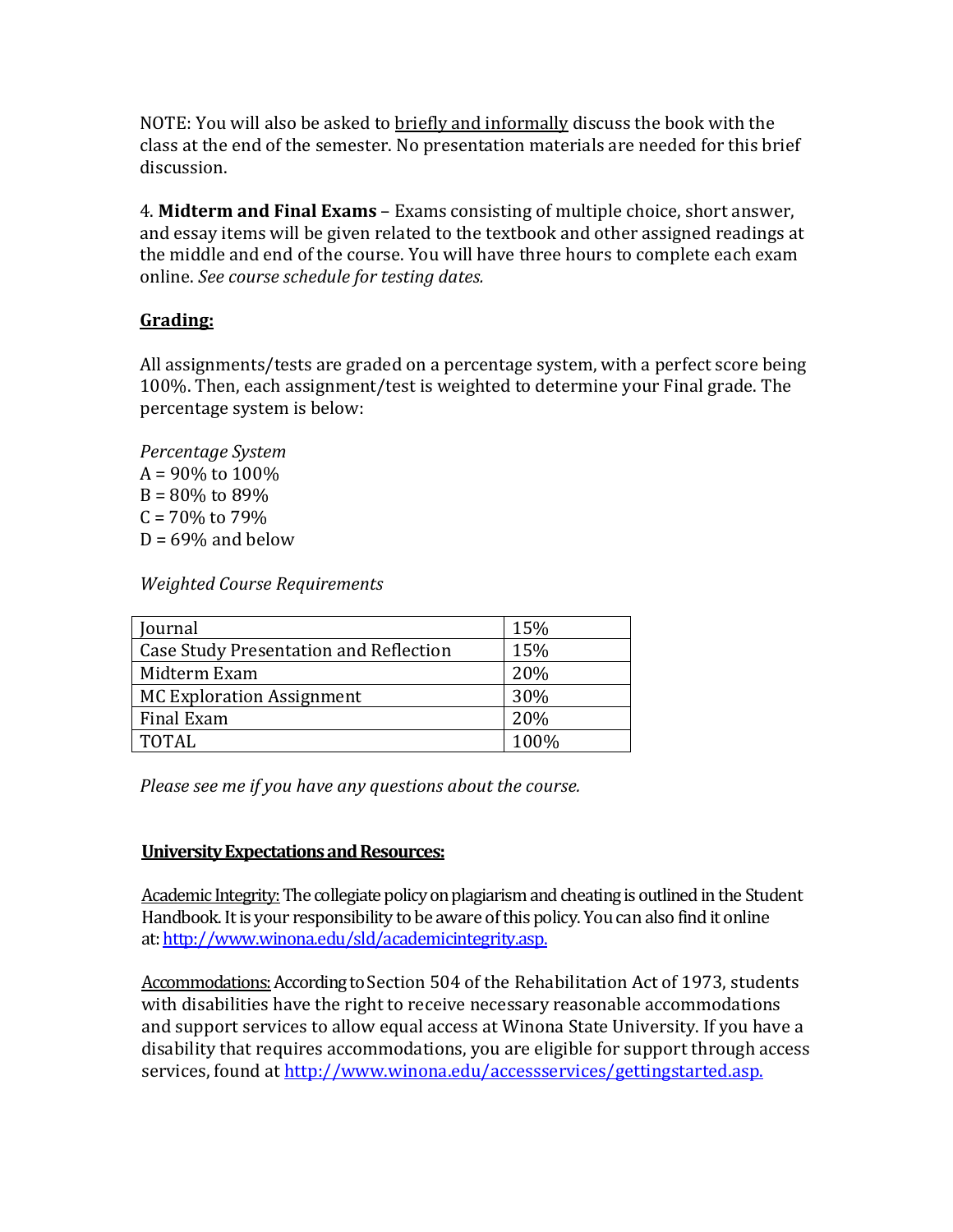Commitment To Inclusive Excellence: WSU recognizes that our individual differences can deepen our understanding of one another and the world around us, rather than divide us. In this class, people of all ethnicities, genders and gender identities, religions, ages, sexual orientations, disabilities, socioeconomic backgrounds, regions, and nationalities are strongly encouraged to share their rich array of perspectives and experiences. If you feel your differences may in some way isolate you from WSU's community or if you have a need of any specific accommodations, please speak with the instructor early in the semester about your concerns and what we can do together to help you become an active and engaged member of our class and community. Campus resources for students: [http://www.winona.edu/diversity/estatement.asp.](http://www.winona.edu/diversity/estatement.asp)

# **Graduate Student Resources:**

General Information: Academic calendar, forms and other procedures for graduate students can be found a[t http://www.winona.edu/gradstudies/currentstudents.asp](http://www.winona.edu/gradstudies/currentstudents.asp)

WSU-Rochester Student & Campus Services, UCR Room SS128, 285-7100, [\(www.winona.edu/rochester/\)](http://www.winona.edu/rochester/) :

- RCTC Counseling Center, UCR Room SS133; 285-7260 [\(www.rctc.edu/counseling\\_career\\_center/](http://www.rctc.edu/counseling_career_center/) )
- UCR Learning Center, UCR Room AT306; 285-7182

Counseling Services : Graduate school can be very stressful. Counselors are available in Winona and through partnership with RCTC on the UCR campus to help you with a wide range of difficulties. WSU counselors in Winona are located in the Integrated Wellness Complex 222 and they can be reached at 457-5330. The RCTC Counseling Center is located in SS 133 and can be reached at 285-7260.

Other Support Services: WSU-Rochester Student & Campus Services Office and the WSU Inclusion and Diversity Office are dedicated to helping students of all races, ethnicities, economic backgrounds, nationalities, and sexual orientations. They offer tutoring and a wide range of other resources. The WSU-R Student & Campus Services Office is located in Room SS128 on the UCR campus and can be reached at 285-7100. The WSU Inclusion and Diversity Office is in Kryzsko Commons Room 122, and they can be reached at 457-5595. Information about the *KEAP Center*, dedicated to supporting diversity on campus, can be found here: http://www.winona.edu/diversity/22.asp.

• *UCR Learning Center -Rochester* -For help with writing and the development of papers on the WSU-Rochester campus, contact personnelin AT306 or call 285-7182.